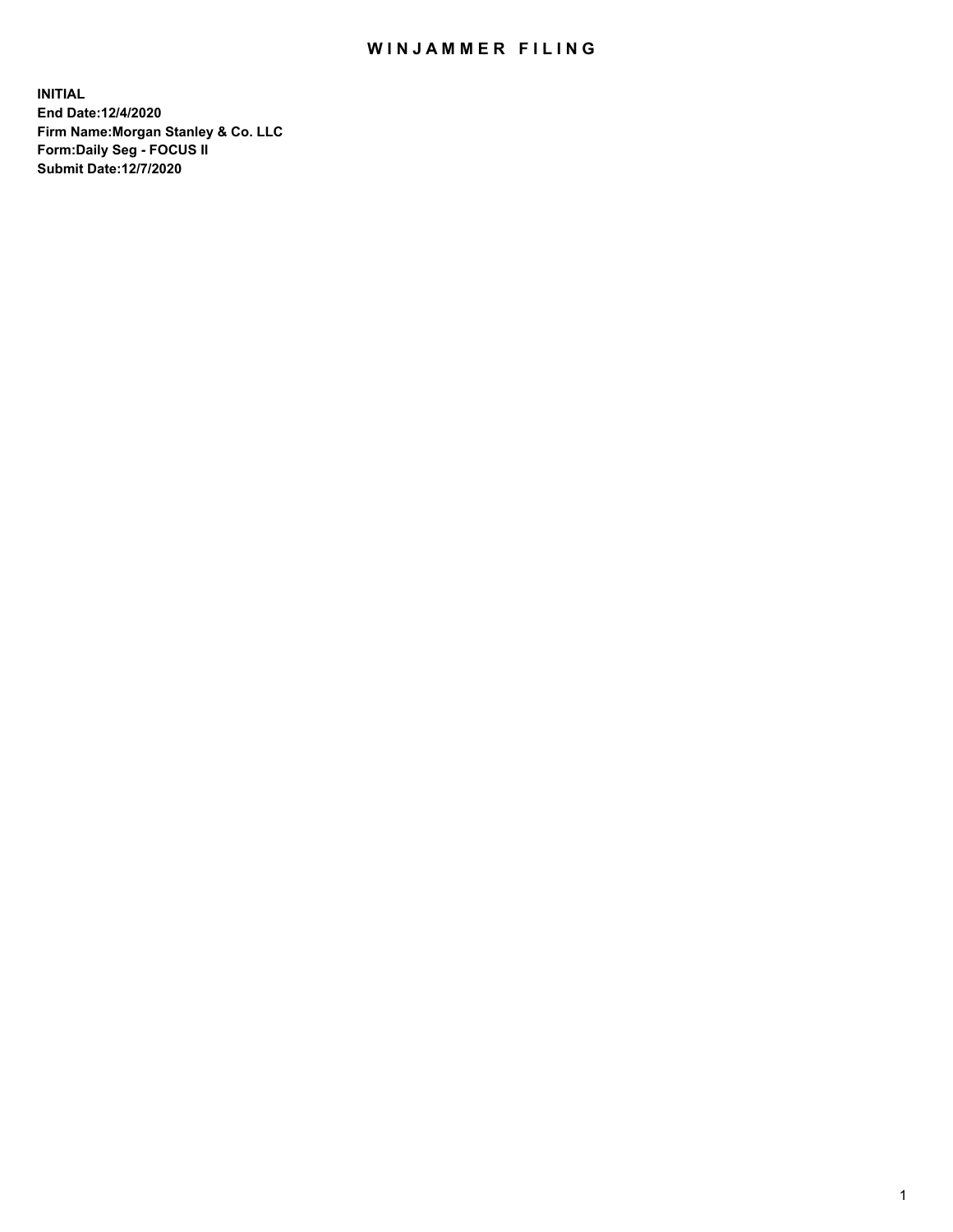**INITIAL End Date:12/4/2020 Firm Name:Morgan Stanley & Co. LLC Form:Daily Seg - FOCUS II Submit Date:12/7/2020 Daily Segregation - Cover Page**

| Name of Company                                                                                                                                                                                                                                                                                                                | Morgan Stanley & Co. LLC                                |
|--------------------------------------------------------------------------------------------------------------------------------------------------------------------------------------------------------------------------------------------------------------------------------------------------------------------------------|---------------------------------------------------------|
| <b>Contact Name</b>                                                                                                                                                                                                                                                                                                            | <b>Ikram Shah</b>                                       |
| <b>Contact Phone Number</b>                                                                                                                                                                                                                                                                                                    | 212-276-0963                                            |
| <b>Contact Email Address</b>                                                                                                                                                                                                                                                                                                   | Ikram.shah@morganstanley.com                            |
| FCM's Customer Segregated Funds Residual Interest Target (choose one):<br>a. Minimum dollar amount: ; or<br>b. Minimum percentage of customer segregated funds required:% ; or<br>c. Dollar amount range between: and; or<br>d. Percentage range of customer segregated funds required between:% and%.                         | 235,000,000<br><u>0</u><br><u>00</u><br><u>00</u>       |
| FCM's Customer Secured Amount Funds Residual Interest Target (choose one):<br>a. Minimum dollar amount: ; or<br>b. Minimum percentage of customer secured funds required:%; or<br>c. Dollar amount range between: and; or<br>d. Percentage range of customer secured funds required between:% and%.                            | 140,000,000<br><u>0</u><br><u>0 0</u><br>0 <sub>0</sub> |
| FCM's Cleared Swaps Customer Collateral Residual Interest Target (choose one):<br>a. Minimum dollar amount: ; or<br>b. Minimum percentage of cleared swaps customer collateral required:% ; or<br>c. Dollar amount range between: and; or<br>d. Percentage range of cleared swaps customer collateral required between:% and%. | 92,000,000<br><u>0</u><br><u>00</u><br>00               |

Attach supporting documents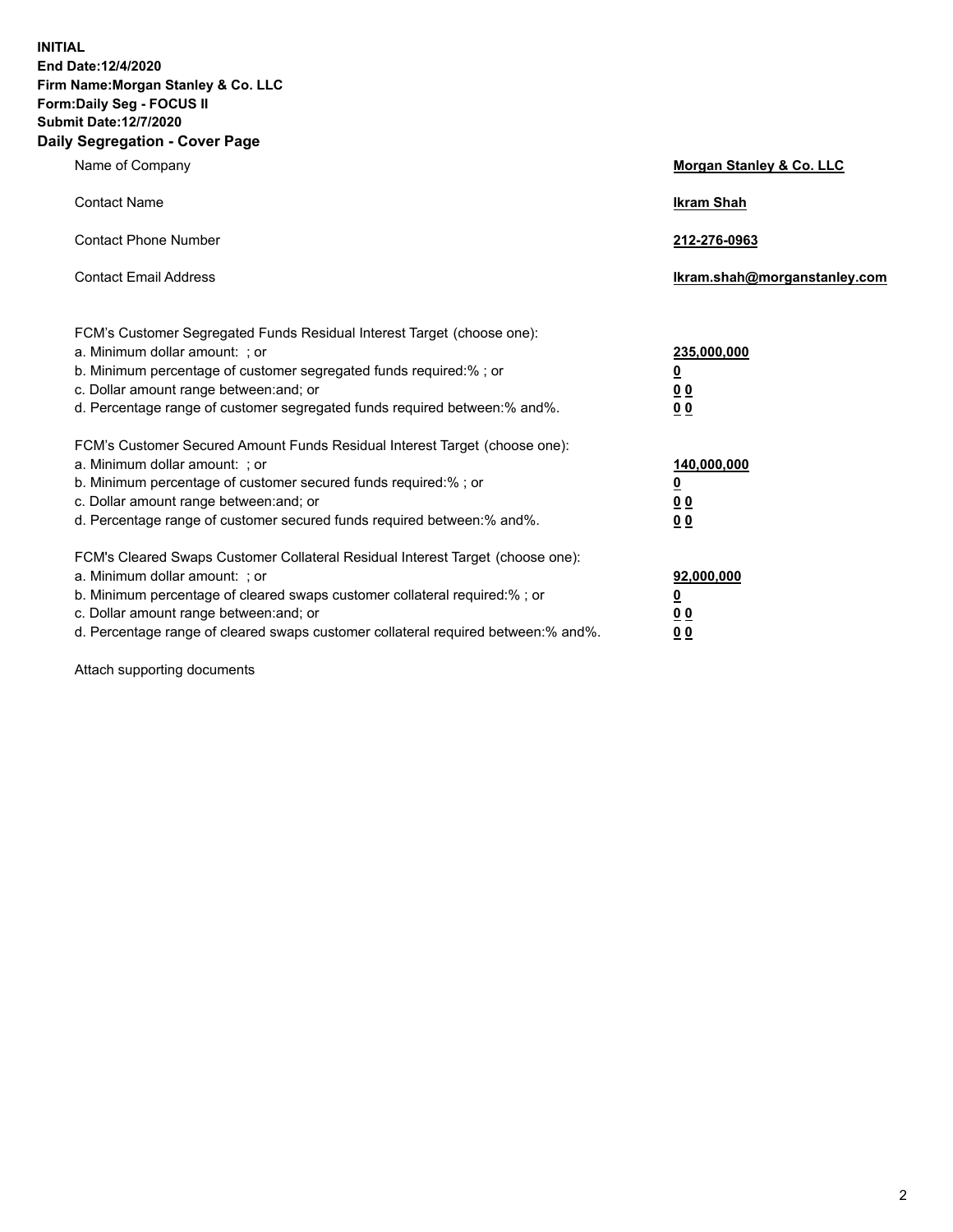## **INITIAL End Date:12/4/2020 Firm Name:Morgan Stanley & Co. LLC Form:Daily Seg - FOCUS II Submit Date:12/7/2020**

## **Daily Segregation - Secured Amounts**

Foreign Futures and Foreign Options Secured Amounts Amount required to be set aside pursuant to law, rule or regulation of a foreign government or a rule of a self-regulatory organization authorized thereunder 1. Net ledger balance - Foreign Futures and Foreign Option Trading - All Customers A. Cash **3,873,707,986** [7315] B. Securities (at market) **2,655,733,890** [7317] 2. Net unrealized profit (loss) in open futures contracts traded on a foreign board of trade **1,243,747,005** [7325] 3. Exchange traded options a. Market value of open option contracts purchased on a foreign board of trade **18,989,033** [7335] b. Market value of open contracts granted (sold) on a foreign board of trade **-18,406,484** [7337] 4. Net equity (deficit) (add lines 1. 2. and 3.) **7,773,771,430** [7345] 5. Account liquidating to a deficit and account with a debit balances - gross amount **49,503,818** [7351] Less: amount offset by customer owned securities **-49,274,585** [7352] **229,233** [7354] 6. Amount required to be set aside as the secured amount - Net Liquidating Equity Method (add lines 4 and 5) 7. Greater of amount required to be set aside pursuant to foreign jurisdiction (above) or line 6. FUNDS DEPOSITED IN SEPARATE REGULATION 30.7 ACCOUNTS 1. Cash in banks A. Banks located in the United States **462,695,300** [7500] B. Other banks qualified under Regulation 30.7 **1,001,501,561** [7520] **1,464,196,861** 2. Securities A. In safekeeping with banks located in the United States **482,989,634** [7540] B. In safekeeping with other banks qualified under Regulation 30.7 **25,518,391** [7560] **508,508,025** 3. Equities with registered futures commission merchants A. Cash **21,902,144** [7580] B. Securities **0** [7590] C. Unrealized gain (loss) on open futures contracts **689,784** [7600] D. Value of long option contracts **0** [7610] E. Value of short option contracts **0** [7615] **22,591,928** [7620] 4. Amounts held by clearing organizations of foreign boards of trade A. Cash **0** [7640] B. Securities **0** [7650] C. Amount due to (from) clearing organization - daily variation **0** [7660] D. Value of long option contracts **0** [7670] E. Value of short option contracts **0** [7675] **0** [7680] 5. Amounts held by members of foreign boards of trade A. Cash **2,691,123,506** [7700] B. Securities **2,147,225,865** [7710] C. Unrealized gain (loss) on open futures contracts **1,243,057,222** [7720] D. Value of long option contracts **18,989,033** [7730] E. Value of short option contracts **-18,406,484** [7735] **6,081,989,142** 6. Amounts with other depositories designated by a foreign board of trade **0** [7760] 7. Segregated funds on hand **0** [7765] 8. Total funds in separate section 30.7 accounts **8,077,285,956** [7770]

- 9. Excess (deficiency) Set Aside for Secured Amount (subtract line 7 Secured Statement Page 1 from Line 8)
- 10. Management Target Amount for Excess funds in separate section 30.7 accounts **140,000,000** [7780]
- 11. Excess (deficiency) funds in separate 30.7 accounts over (under) Management Target **163,285,293** [7785]

**0** [7305]

**7,774,000,663** [7355]

## **7,774,000,663** [7360]

[7530]

[7570]

[7740] **303,285,293** [7380]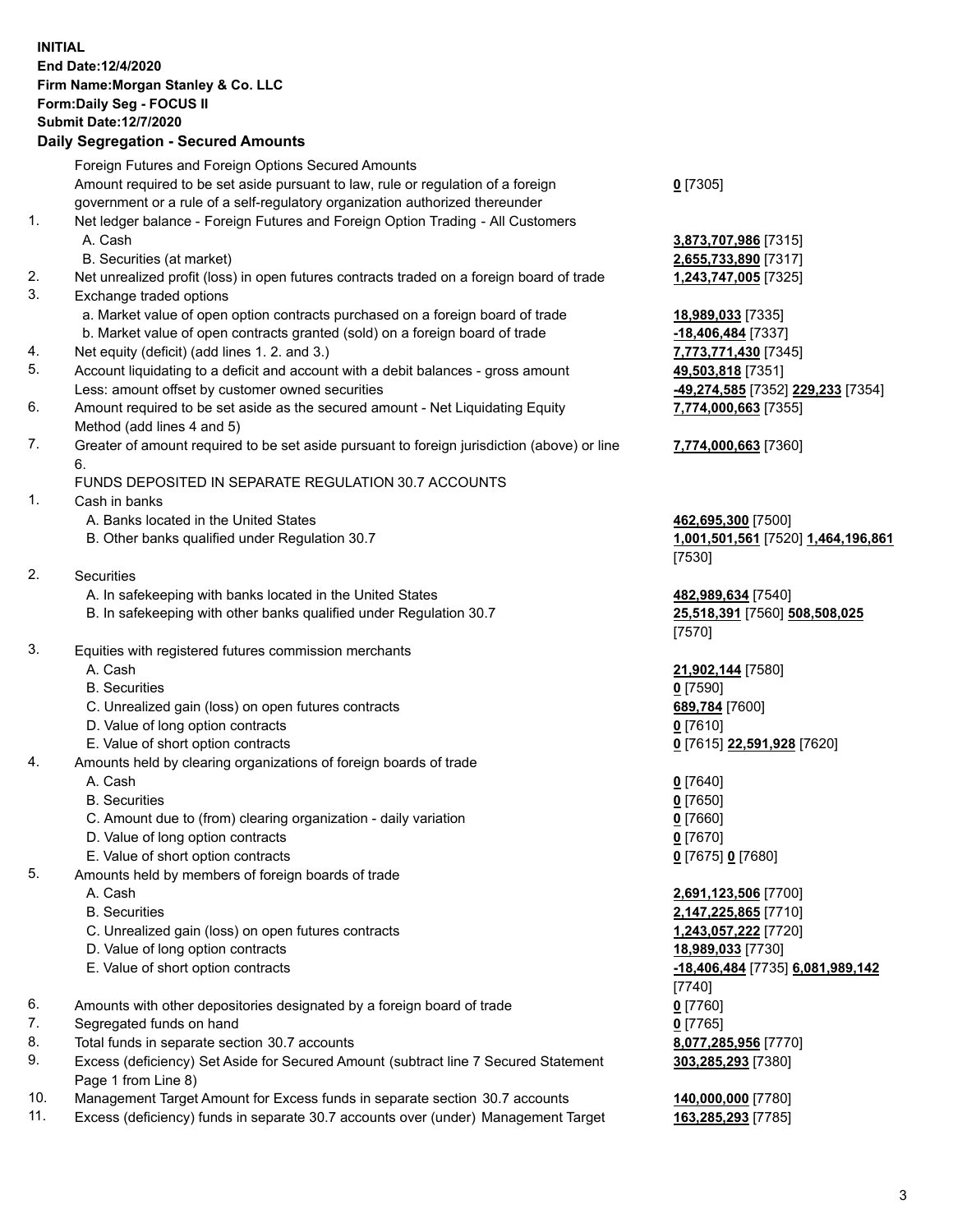**INITIAL End Date:12/4/2020 Firm Name:Morgan Stanley & Co. LLC Form:Daily Seg - FOCUS II Submit Date:12/7/2020 Daily Segregation - Segregation Statement** SEGREGATION REQUIREMENTS(Section 4d(2) of the CEAct) 1. Net ledger balance A. Cash **15,157,594,641** [7010] B. Securities (at market) **8,275,603,555** [7020] 2. Net unrealized profit (loss) in open futures contracts traded on a contract market **2,446,890,705** [7030] 3. Exchange traded options A. Add market value of open option contracts purchased on a contract market **521,267,772** [7032] B. Deduct market value of open option contracts granted (sold) on a contract market **-420,142,172** [7033] 4. Net equity (deficit) (add lines 1, 2 and 3) **25,981,214,501** [7040] 5. Accounts liquidating to a deficit and accounts with debit balances - gross amount **473,068,332** [7045] Less: amount offset by customer securities **-470,038,359** [7047] **3,029,973** [7050] 6. Amount required to be segregated (add lines 4 and 5) **25,984,244,474** [7060] FUNDS IN SEGREGATED ACCOUNTS 7. Deposited in segregated funds bank accounts A. Cash **3,738,708,496** [7070] B. Securities representing investments of customers' funds (at market) **0** [7080] C. Securities held for particular customers or option customers in lieu of cash (at market) **1,388,067,036** [7090] 8. Margins on deposit with derivatives clearing organizations of contract markets A. Cash **14,076,726,964** [7100] B. Securities representing investments of customers' funds (at market) **0** [7110] C. Securities held for particular customers or option customers in lieu of cash (at market) **6,887,536,519** [7120] 9. Net settlement from (to) derivatives clearing organizations of contract markets **182,024,206** [7130] 10. Exchange traded options A. Value of open long option contracts **521,267,772** [7132] B. Value of open short option contracts **-420,142,172** [7133] 11. Net equities with other FCMs A. Net liquidating equity **8,916,990** [7140] B. Securities representing investments of customers' funds (at market) **0** [7160] C. Securities held for particular customers or option customers in lieu of cash (at market) **0** [7170] 12. Segregated funds on hand **0** [7150] 13. Total amount in segregation (add lines 7 through 12) **26,383,105,811** [7180] 14. Excess (deficiency) funds in segregation (subtract line 6 from line 13) **398,861,337** [7190] 15. Management Target Amount for Excess funds in segregation **235,000,000** [7194]

16. Excess (deficiency) funds in segregation over (under) Management Target Amount Excess

**163,861,337** [7198]